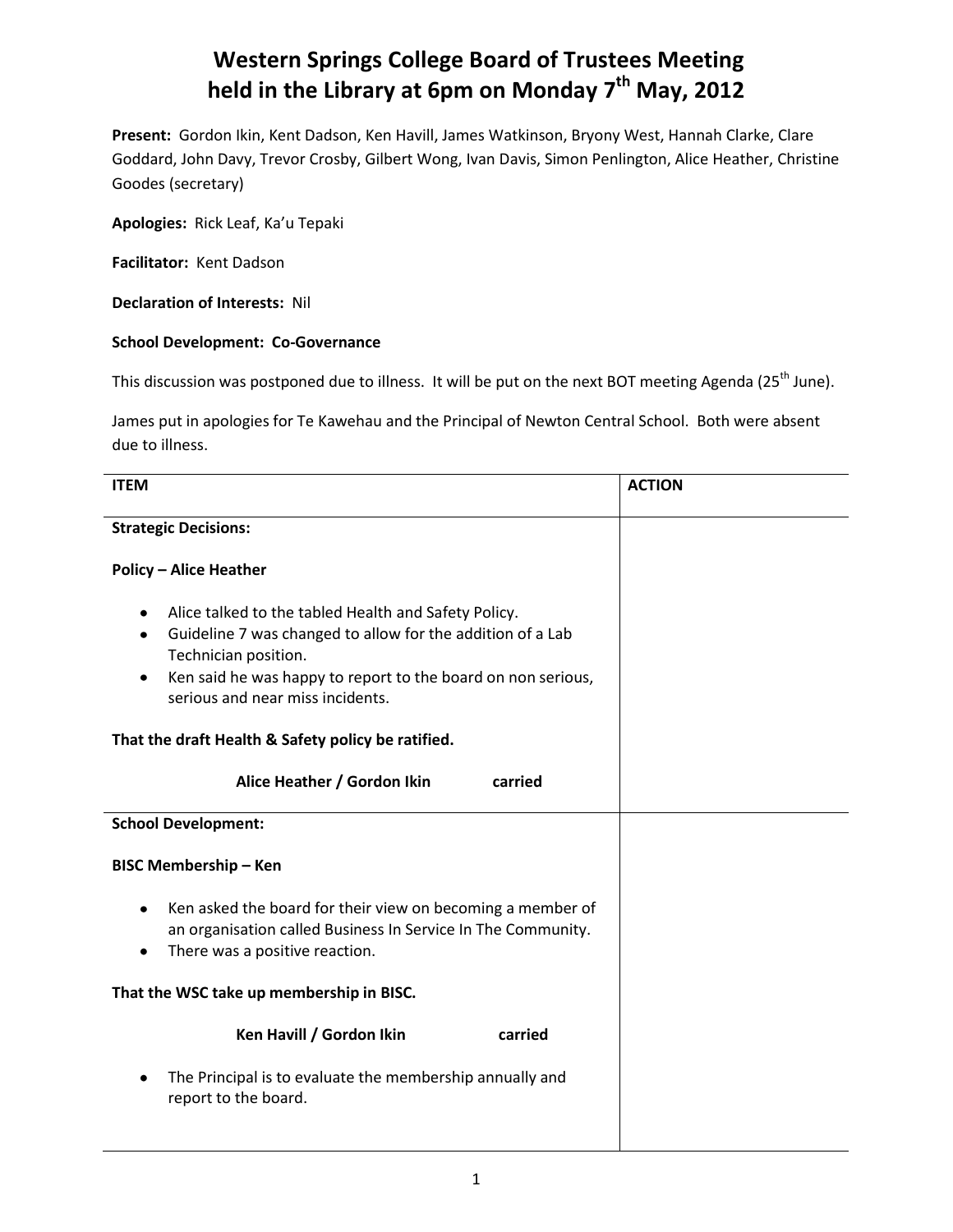| Development Manager - Ken                                                                                                                                                                                                                                                                                                                                                                                                                                                                                                                                                             |                                                                                                               |
|---------------------------------------------------------------------------------------------------------------------------------------------------------------------------------------------------------------------------------------------------------------------------------------------------------------------------------------------------------------------------------------------------------------------------------------------------------------------------------------------------------------------------------------------------------------------------------------|---------------------------------------------------------------------------------------------------------------|
| Ken informed the board that the Development Manager's<br>(Paula Marx) contract ends on 25 <sup>th</sup> May.<br>Ken proposed a meeting on $16^{th}$ May at 6pm to evaluate the<br>position and discuss its future. Those to be present at this<br>meeting are Trevor, Gordon and Ken.<br>Paula is to present a proposal for the future of this position at<br>the meeting.<br>Outcome to be on the Agenda for next BOT meeting.<br>John Davy moved that authority be delegated to Trevor, Gordon and<br>Ken to make any decisions with regard to the Development Manager<br>position. | Trevor, Gordon & Ken to<br>meet<br>Paula to present proposal<br>Ken to agenda outcome for<br>next BOT meeting |
| John Davy / Trevor Crosby<br><b>Carried</b>                                                                                                                                                                                                                                                                                                                                                                                                                                                                                                                                           |                                                                                                               |
| Pt Chevalier Kindergarten - Ken                                                                                                                                                                                                                                                                                                                                                                                                                                                                                                                                                       |                                                                                                               |
| Discussion ensued about the pros and cons of having a<br>kindergarten on the WSC site that was suggested by the<br>Ministry.                                                                                                                                                                                                                                                                                                                                                                                                                                                          |                                                                                                               |
| It was moved that Sandra Orr be asked for the requirements / specifics<br>of a kindergarten on the WSC site so that the board could look at the<br>idea in the correct context.                                                                                                                                                                                                                                                                                                                                                                                                       |                                                                                                               |
| Ken Havill / Gordon Ikin<br>carried                                                                                                                                                                                                                                                                                                                                                                                                                                                                                                                                                   |                                                                                                               |
| Ken to send Sandra Orr a bullet pointed email asking for<br>clarification and specifics.<br>Decision to be made at next property meeting.                                                                                                                                                                                                                                                                                                                                                                                                                                             | Ken to email Sandra Orr                                                                                       |
| 7.15 Break: Clare Goddard arrived                                                                                                                                                                                                                                                                                                                                                                                                                                                                                                                                                     |                                                                                                               |
| <b>Identifying Agenda Items for Next Meeting</b>                                                                                                                                                                                                                                                                                                                                                                                                                                                                                                                                      |                                                                                                               |
| Newton Central School presentation<br><b>Update on Master Planning</b><br>Update on Development Manager position<br>Update on Pt Chevalier Kindergarten<br>Update on Discipline                                                                                                                                                                                                                                                                                                                                                                                                       |                                                                                                               |
| Administration                                                                                                                                                                                                                                                                                                                                                                                                                                                                                                                                                                        |                                                                                                               |
| <b>Confirmation of Minutes</b>                                                                                                                                                                                                                                                                                                                                                                                                                                                                                                                                                        |                                                                                                               |
| John asked for the minutes of the previous BOT meeting to be<br>accepted.                                                                                                                                                                                                                                                                                                                                                                                                                                                                                                             |                                                                                                               |